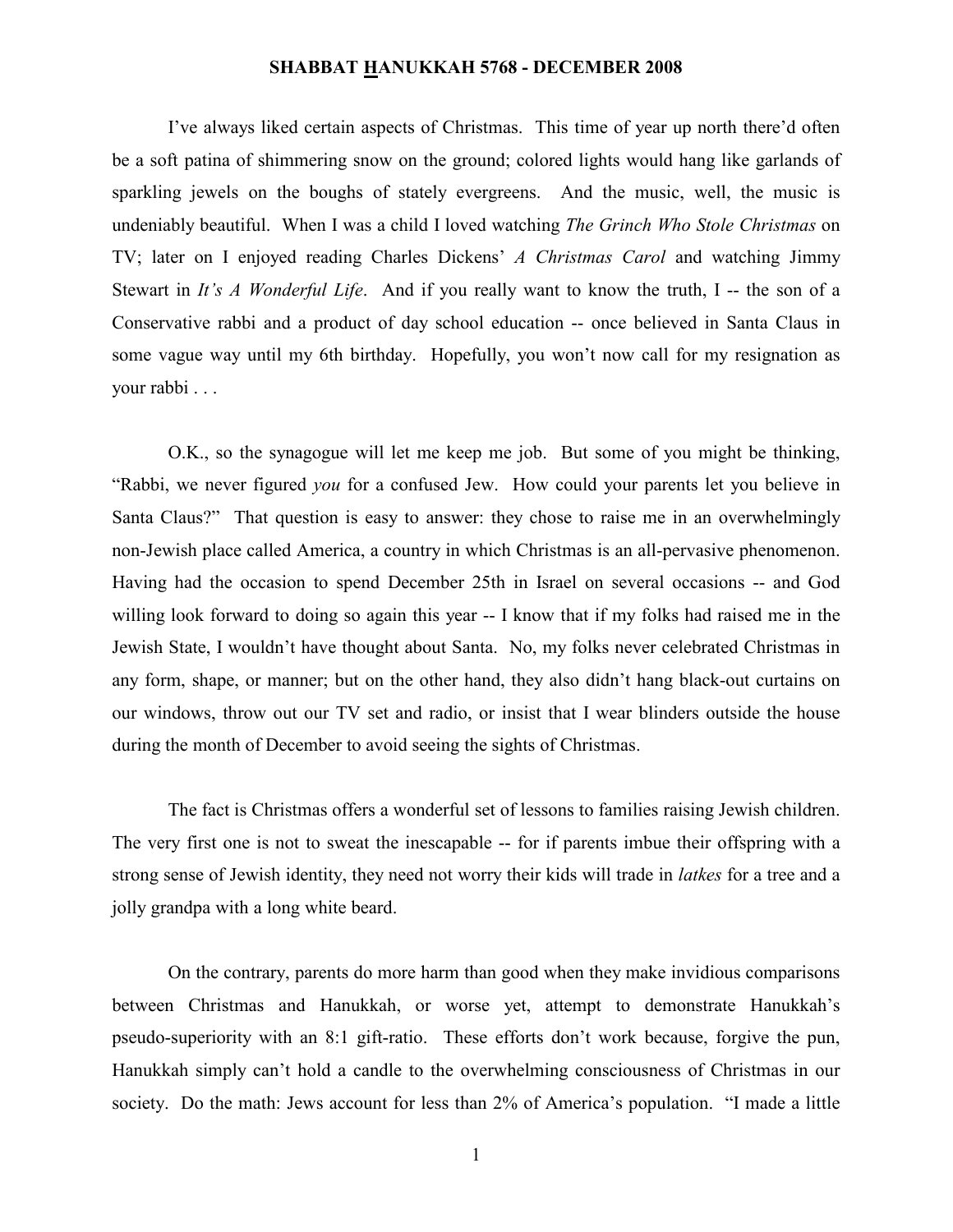*dreidl*" pales in comparison to the joys of caroling . . . and how many times a day can you sing *Ma'oz Tzur*, a song whose melody came from an old German folk tune also used by Martin Luther for Protestant hymns? Placed in competition with the 26,000 lights of the tree at Rockefeller Center, eight candles probably won't fare well; and what do we have that compares with that jolly old and kindly man, who looks like everyone's dream *zayde* and whose only desire in life is to give gifts? It is both poignant and sad when parents tell their children that, even if Santa Claus isn't coming, Hanukkah Harry is . . .

When we try to create parity between Hanukkah and Christmas for our kids or grandkids, we send the unintended message that Hanukkah is second best, a kind of sop for boys and girls who are ineligible to celebrate the real McCoy. Equally important, the false equivalency undermines one of Hanukkah's most important messages, for this holiday is about the right to be different.. The Maccabees struggled against the seductiveness of Hellenism, its attractions as a majority culture, its emphasis on hedonism. Antiochus, the Syrian king, did not seek the physical extermination of the Jewish people, but sought to compel their disappearance through assimilation. It would have been far easier to acquiesce in the tyrant's plan rather than resist it - but resist it the Maccabees did.

Sharon Duke Estroff, in a wonderful book entitled, *Can I Have a Cell Phone for Hanukkah? The Essential Scoop on Raising Modern Jewish Kids*, suggests that Jews should approach Christmas as cultural anthropologists exploring another culture. Estroff writes, "When anthropologists set foot on foreign turf, they don't feel threatened by unfamiliar customs . . . they don't worry that in allowing themselves to experience someone else's traditions, they'll be turning their back on their own. [They are instead] fueling themselves with insight into a rich culture that does not belong to them. It's the same situation with Christmas. [We need not] shield our children from the yuletide festivities, as if allowing them to breathe in the Christmas spirit will somehow reduce their Jewishness. To the contrary, it will only confirm who they are."

So how might a "Jewish anthropologist" handle the December dilemma? He would certainly celebrate Hanukkah with his family, while avoid making the Festival of Lights a replacement for Christmas . . . no Hanukkah bushes or blue-and-white stockings! A Jewish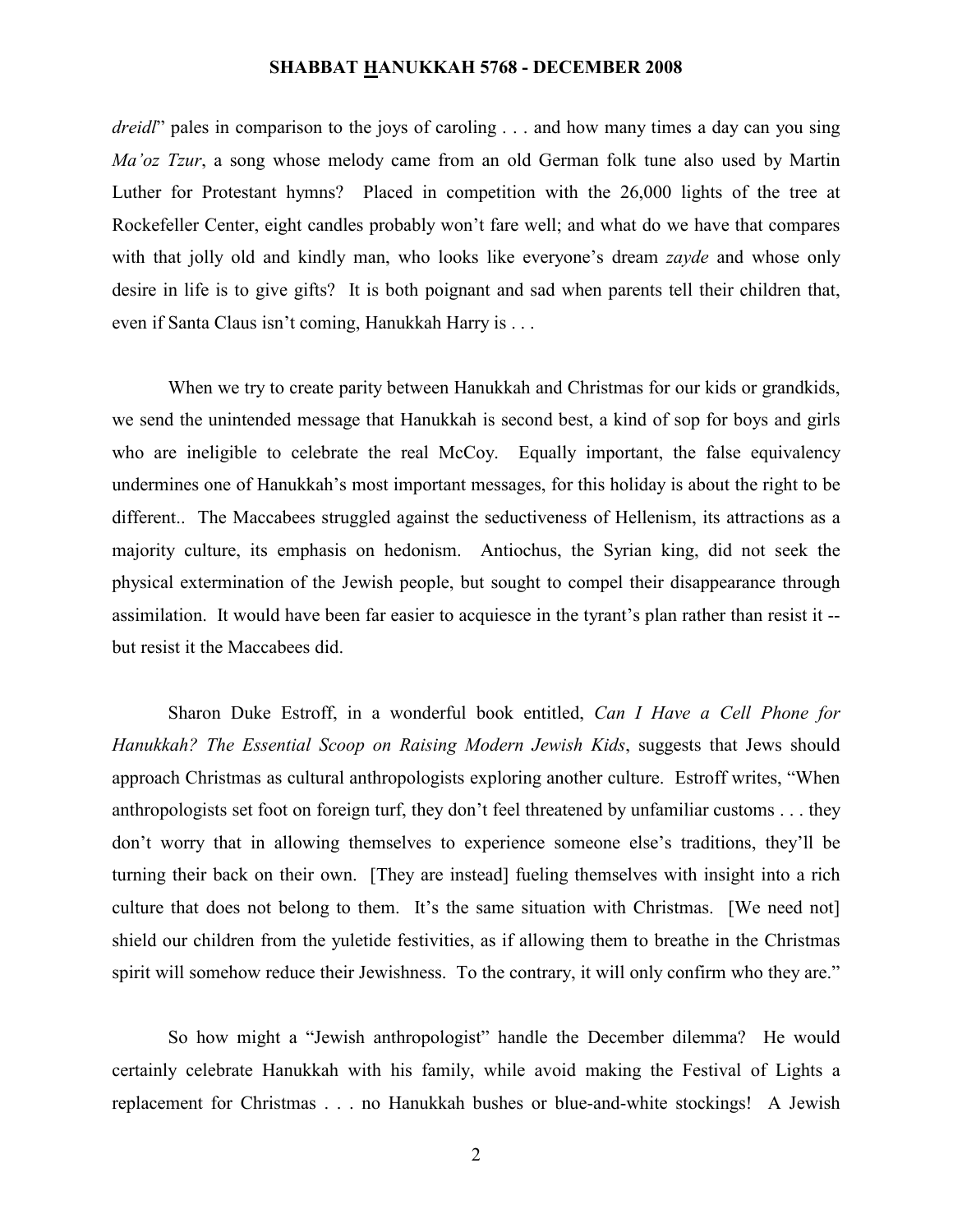anthropologist wouldn't bring Christmas into her home, but she'd certainly allow her children to attend the Christmas celebrations of gentile friends and neighbors, and would permit them to give Christmas gifts to non-Jewish friends, teachers, and other special people. He wouldn't worry if his kids felt a little left out of the Christmas fun, knowing this is just part of building a strong Jewish identity living in an overwhelmingly non-Jewish world.

For interfaith families raising Jewish children the issues are significantly more complex and the boundary lines more difficult to draw, but the basic guidelines are the same. Given that Christianity and Judaism are truly irreconcilable religions, even if mutually respectful, parents have a responsibility to choose a spiritual identity for their kids that is consistent with itself and free of inherent contradiction. And if that choice is for a Jewish upbringing, both parents must ensure an environment free of religious confusion, particularly at the youngest and most formative ages. At the same time they must engender a non-anxious relationship in which the non-Jewish parent need not pretend he or she is Jewish or otherwise hide his or her identity.

Would I advise an intermarried couple raising Jewish children not to have a Christmas tree in their home? My answer would be "yes" because I believe that all children being raised as Jews are entitled to a clear and wholesome sense of self free of confusion. And while adults are very capable of delineating boundaries for themselves, toddlers cannot. And if you have any doubts, attend the birthday party of a three-year-old and watch as his or her friends grab at the gifts with emphatic shouts of "Mine!" -- which is precisely why some very wise soul invented party favors . . .

Yet why shouldn't children from interfaith families, or conversionary ones for that matter, visit non-Jewish grandparents, admire their tree, and spend Christmas with them? There *is* a difference between celebrating Christmas as one's own holiday, and being with loved ones who aren't Jewish as the latter observe a day important to them.. Let gentile family members give their Jewish relatives Hanukkah gifts, and by the same token, let Jewish relatives give their non-Jewish family Christmas gifts. Approaching the December Dilemma in this manner reinforces Jewish identity in a healthy way, for it creates boundaries of self while accepting and loving other family members who happen not to be Jewish.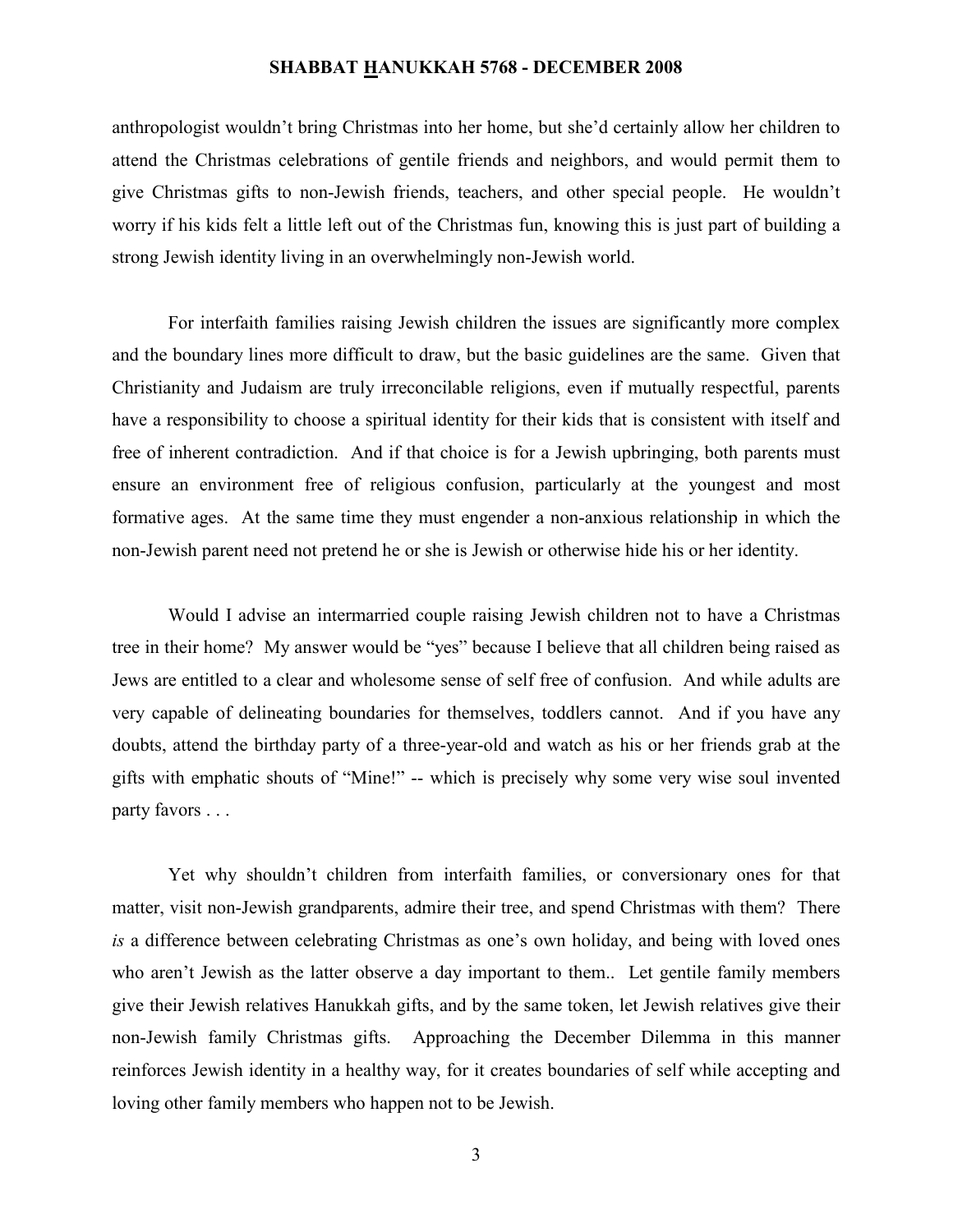Indeed, Christmas has much to teach Jews. We need to learn that the December Dilemma is only a problem to the extent that we make it the primary component of our children's religious identity, as if we could ever teach our kids how to love being Jewish through deprivation. Some of you may know Adam Sandler's *Hanukkah Song*, a Saturday Night Live spoof that makes Jewish kids feel better about Christmas by offering a list of famous Jews who celebrate Hanukkah. It's a very funny song, but it's also a little sad -- for the song's basic premise is "Let's celebrate our Jewishness because we don't get to have Christmas." To my knowledge, Adam Sandler has never been motivated to write a Purim song, a Shabbat tune, or one for Passover, Tu b'Shevat, Rosh Hashanah, Yom Kippur, Sukkot, Simhat Torah, or Shavu'ot.

The best answer to December loneliness begins with parents having faith that, in making Judaism a defining force in their family's lives throughout the year, they will ensure their children's souls remain filled with Jewish excitement from one end of the calendar to other. The answer to the December Dilemma is found in the smell of freshly baked *hallah* on Shabbat, the fragrant smell of an *etrog* on Sukkot, the sweetness of a bedtime *Sh'ma*, the echoing sound of a Shofar blast on Rosh Hashanah -- and dozens of other annual, monthly, weekly and daily experiences. When Judaism is tangibly felt from January to November, December is no longer a dilemma, but simply the name of a different month in which kids simply have a another set of Jewish experiences

Christmas can also teach us the lesson of *gemilut hasadim*, the commandment of performing acts of loving kindess, the *mitzvah* of sharing and helping others -- no, not in the Christmas spirit, but in its Jewish counterpart. Our religious tradition is rich with allusions to the importance of feeding the hungry, visiting the sick, helping the needy. When we volunteer to work in hospitals, shelters or soup kitchens on December 25th, we not only enable our Christian friends and neighbors to spend their holiday with loved ones, but also ensure that the work of *tikkun olam*, repairing this fragmented world, continues unabated. Misery and despair, after all, never take a day off.